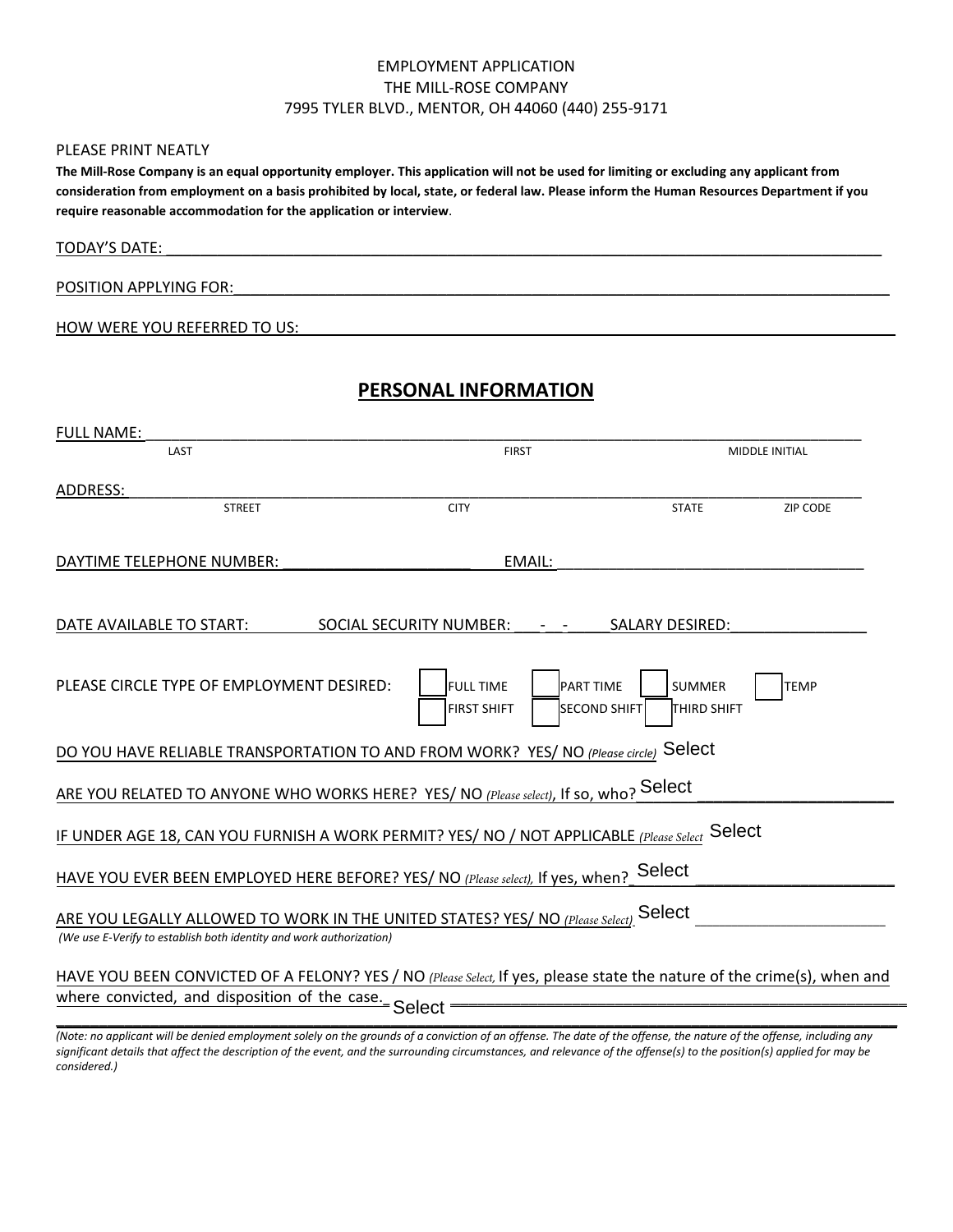| <b>EDUCATION</b>          |                            |                      |                         |  |
|---------------------------|----------------------------|----------------------|-------------------------|--|
|                           | <b>NAME &amp; LOCATION</b> | <b>HIGHEST GRADE</b> | <b>SUBJECTS STUDIED</b> |  |
|                           |                            | COMPLETED            |                         |  |
| HIGH SCHOOL               |                            |                      |                         |  |
|                           |                            |                      |                         |  |
| <b>COLLEGE</b>            |                            |                      |                         |  |
| <b>GRADUATE SCHOOL</b>    |                            |                      |                         |  |
|                           |                            |                      |                         |  |
| APPRENTICE, BUSINESS OR   |                            |                      |                         |  |
| <b>VOCATIONAL SCHOOL</b>  |                            |                      |                         |  |
|                           |                            |                      |                         |  |
| OTHER TRAINING OR SKILLS; |                            |                      |                         |  |
| <b>FACTORY OR OFFICE</b>  |                            |                      |                         |  |
| MACHINES OPERATED,        |                            |                      |                         |  |
| SPECIAL COURSES, ETC.     |                            |                      |                         |  |

### **MILITARY**

HAVE YOU BEEN OR ARE YOU A MEMBER OF THE ARMED SERVICES? YES / NO; *(Please Select),* IF YES, IN WHICH BRANCH OF THE MILITARY DID YOU ENLIST? AND, WHAT WAS YOUR RANK WHEN DISCHARGED? Select Select

Enter Your Rank – – – – – – –

#### **EMPLOYMENT HISTORY**

Please list employment for the past **10 years only starting with your present or most recent employer**. Account for all periods, including service with the U.S. Armed Forces. **NOTE: A RESUME DOES NOT REPLACE THIS APPLICATION.**

| MONTH / YEAR | NAME, ADDRESS, & PHONE<br>NUMBER OF EMPLOYER | POSITION / DUTIES | SALARY | <b>REASON FOR LEAVING</b> |
|--------------|----------------------------------------------|-------------------|--------|---------------------------|
| FROM:        |                                              |                   |        |                           |
| TO:          |                                              |                   |        |                           |
| FROM:        |                                              |                   |        |                           |
| TO:          |                                              |                   |        |                           |
| FROM:        |                                              |                   |        |                           |
| TO:          |                                              |                   |        |                           |
| FROM:        |                                              |                   |        |                           |
| TO:          |                                              |                   |        |                           |
| FROM:        |                                              |                   |        |                           |
| TO:          |                                              |                   |        |                           |
| FROM:        |                                              |                   |        |                           |
| TO:          |                                              |                   |        |                           |

### **BUSINESS REFERENCES**

List (2) people not related to you, whom you have known for at least one year

| NAME: | <b>PHONE NUMBER:</b> | EMAIL: | HOW ACQUAINTED: |
|-------|----------------------|--------|-----------------|
|       |                      |        |                 |
|       |                      |        |                 |